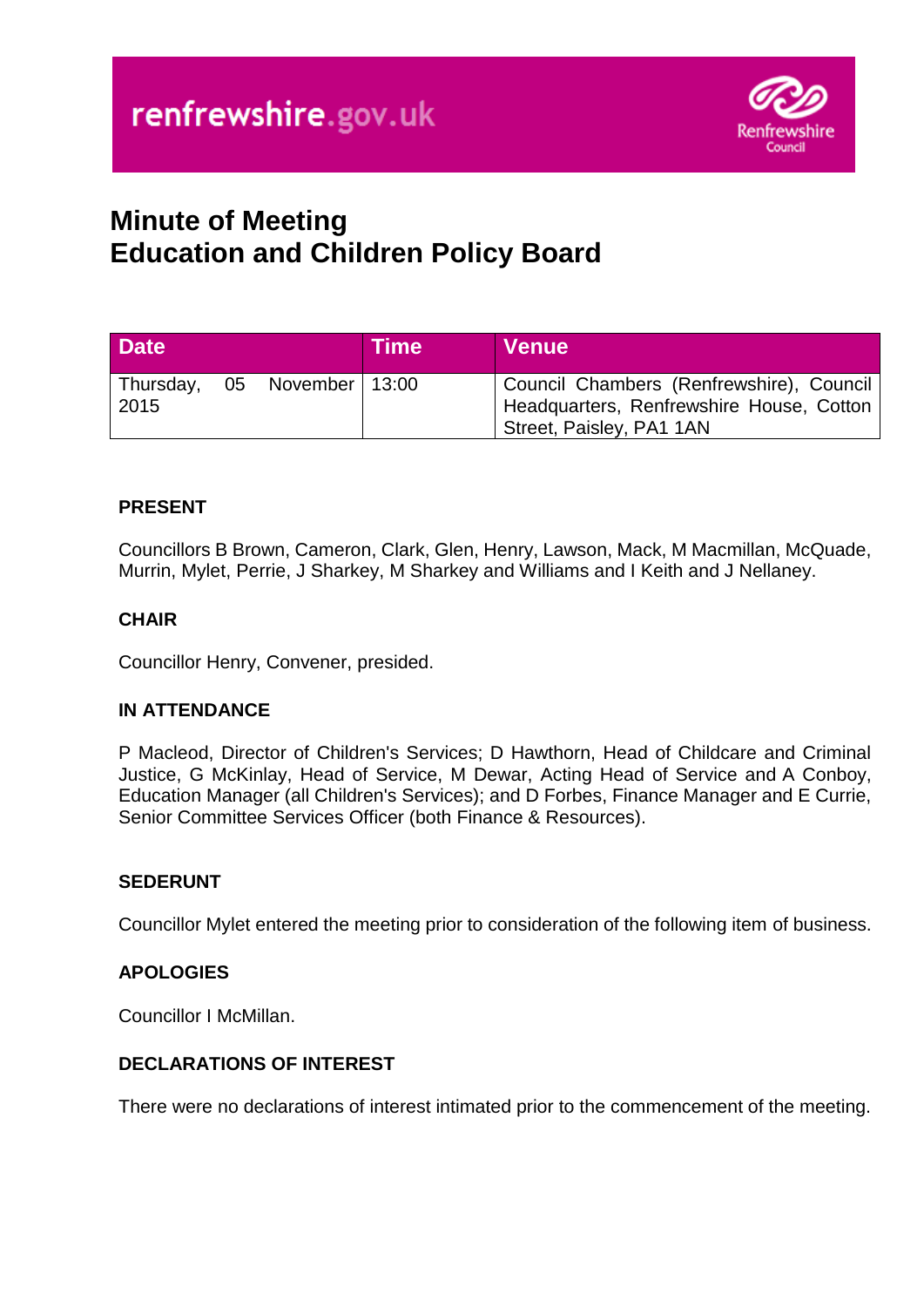## 1 **REVENUE BUDGET MONITORING**

There was submitted a joint report by the Directors of Finance & Resources and Children's Services for the service for the period 1 April to 18 September, 2015.

## **DECIDED:**

(a) That the budget position be noted; and

(b) That it be noted that there had been net budget realignments of £12,341 processed since the last report primarily related to the transfer of Schools Tackling Poverty budgets from Miscellaneous partially offset by transfers to the corporate landlord, the reallocation of previously agreed savings and the transfer of Citizens Advice Bureau funding to Miscellaneous Services.

# 2 **CAPITAL BUDGET MONITORING**

There was submitted a report by the Director of Finance & Resources for the service for the period 1 April to 18 September, 2015.

**DECIDED:** That the report be noted.

## 3 **PROPOSAL TO CONSULT ON A CATCHMENT REVIEW AFFECTING GLENCOATS AND WEST PRIMARY SCHOOLS**

There was submitted a report by the Director of Children's Services relative to a proposal to consult on revised catchment arrangements affecting Glencoats and West Primary Schools, in line with legislative requirements detailed in the Schools (Consultation) (Scotland) Act 2010, amended through the enactment of the Children and Young People (Scotland) Act 2014.

The Council continually reviewed the performance of the school estate and had identified that the geographical boundary between Glencoats and West Primary Schools zoned an area within the Ferguslie neighbourhood outwith its natural boundary and therefore the catchment areas for both schools should be reviewed.

## **DECIDED:**

(a) That the consultation procedures relating to the proposal to revise catchment arrangements between Glencoats and West Primary Schools, as detailed in Appendix 1 to the report, be approved;

(b) That the consultation document, which formed Appendix 2 to the report, "The revision of catchment areas affecting Glencoats and West Primary Schools" be approved; and

(c) That it be agreed that a report on the outcome of the consultation be submitted to the meeting of this Board to be held on 12 May, 2016.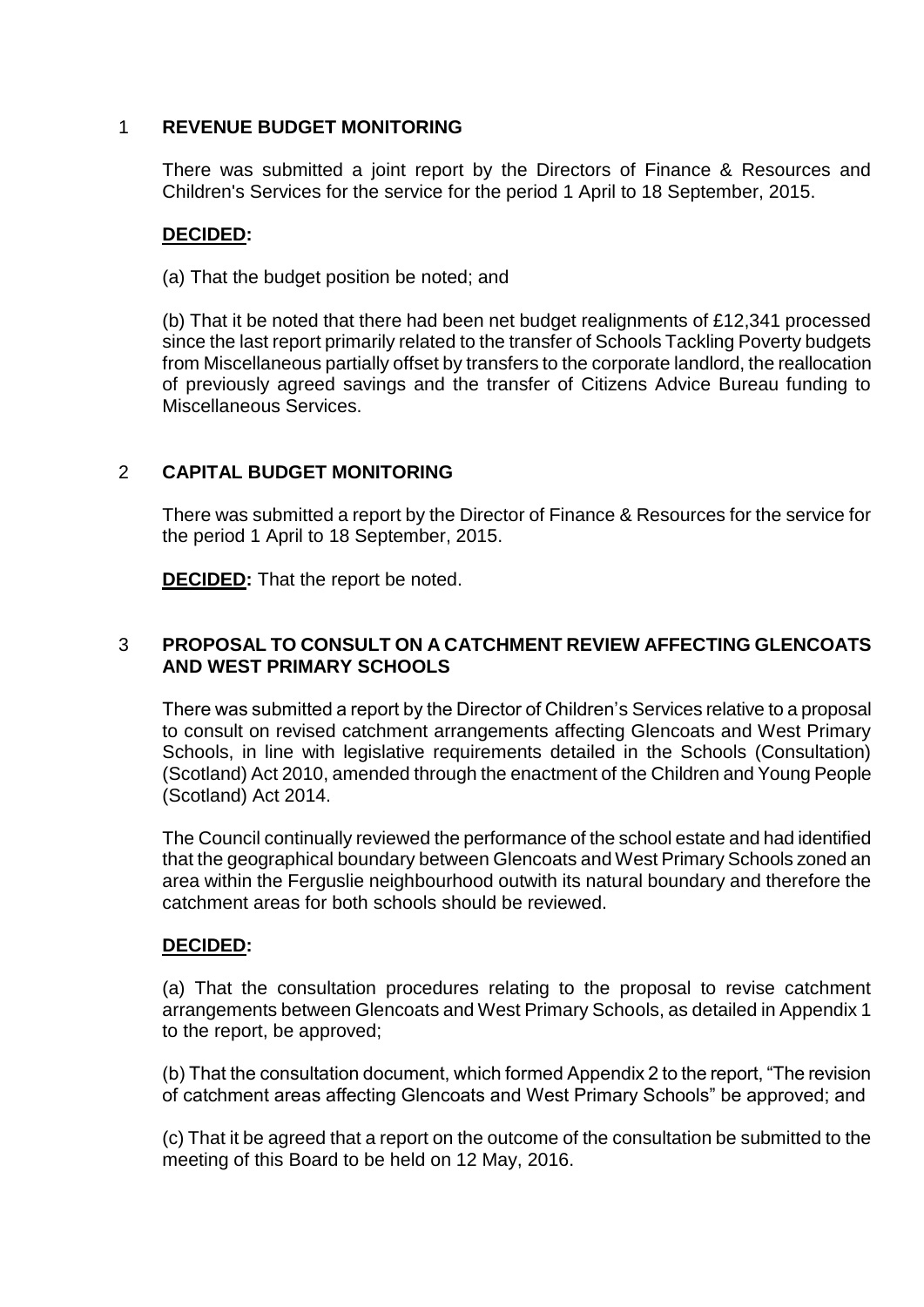## 4 **SERVICE IMPROVEMENT PLAN 2015/18 MONITORING REPORT**

There was submitted a report relative to the Service Improvement Plan 2015/18 for Children's Services.

The Director of Children's Services advised that he wished to withdraw this report and submit an up-to-date report to the next meeting of this Board to be held on 21 January, 2016. This was agreed unanimously.

**DECIDED:** That it be noted that the Director of Children's Services wished to withdraw this report and submit an up-to-date report to the next meeting of this Board to be held on 21 January, 2016.

## 5 **EDUCATION SCOTLAND INSPECTION OF WALLACE PRIMARY SCHOOL AND NURSERY CLASS, ELDERSLIE**

There was submitted a report by the Director of Children's Services relative to the inspection by Education Scotland of Wallace Primary School and Nursery Class, Elderslie, undertaken during April 2015, as part of a national sample of primary education.

A copy of the letter to parents and quality indicator evaluations, published by Education Scotland on 25 August, 2015, was appended to the report. The inspection report had identified four key strengths and three areas for further improvement. It was noted that Education Scotland would make no further visits in connection with the inspection. An improvement action plan would be developed and shared with parents, indicating how the main findings of the inspection report would be addressed. The report stated that the school would be supported in its improvement and arrangements would be made to inform parents of the progress made by the school in addressing the main points identified for action within two years of the publication of the report.

**DECIDED:** That the key strengths and areas for further improvement identified in the Education Scotland report on Wallace Primary School and Nursery Class, Elderslie be noted.

# 6 **CHILDREN'S SERVICES RISK REGISTER 2015/16: MID YEAR UPDATE**

There was submitted a report by the Director of Children's Services relative to progress on the Children's Services Risk Management Plan 2015/16 approved at the meeting of this Board held on 14 May, 2015. The complete risk register showing risks, planned actions and progress was appended to the report.

**DECIDED:** That the progress being made by the Council in the management of the risks identified be noted.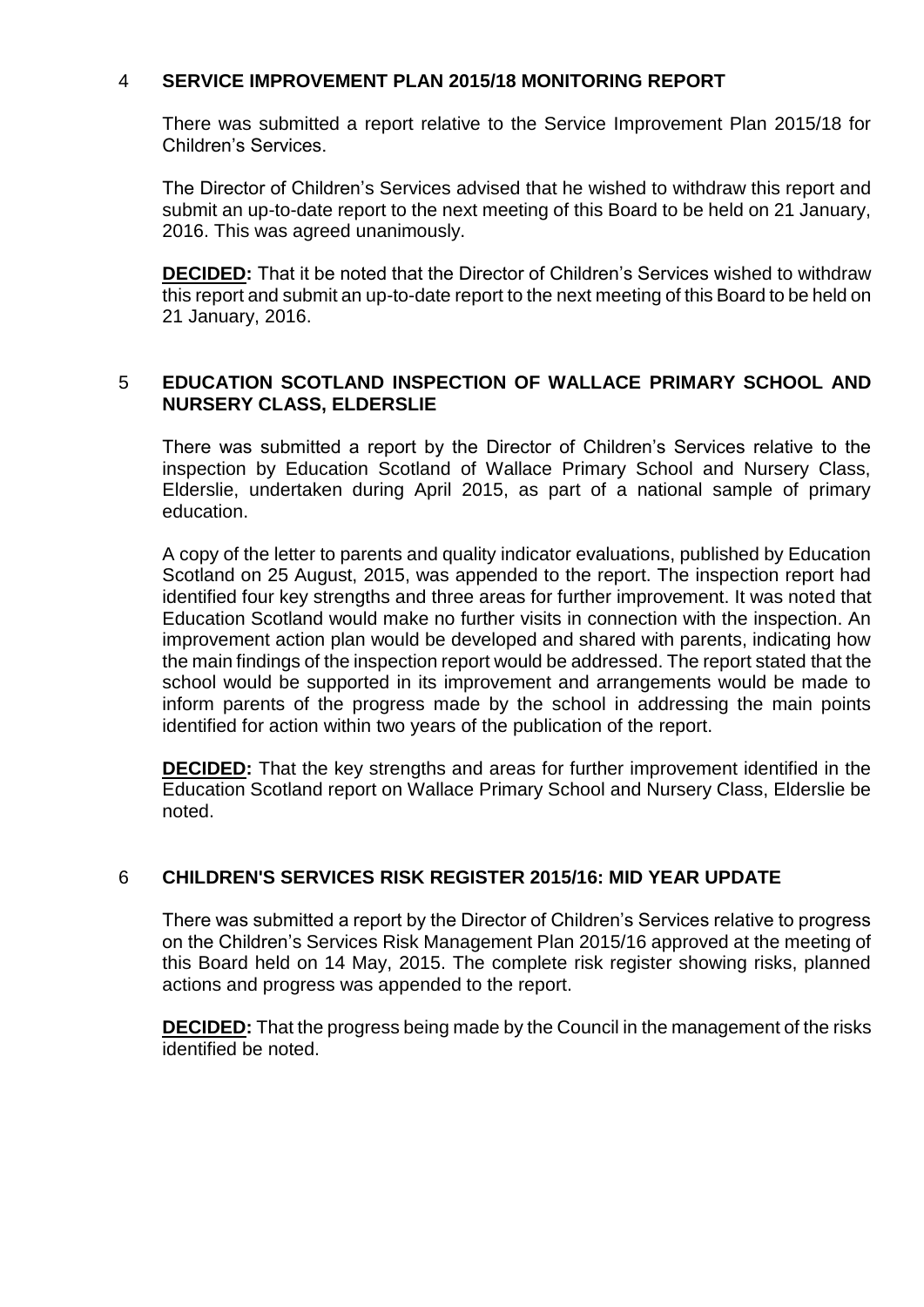## 7 **SURPLUS ACCOMMODATION: COMMUNITY LEARNING STORE, ROWAN STREET, PAISLEY**

There was submitted a report by the Director of Children's Services relative to declaring the modular unit community learning store at Rowan Street, Paisley, traditionally used for the storage of physical activity equipment for use across the Council area, surplus to requirements.

The report intimated that the store had now been cleared and all resources had now been relocated to storage facilities at West Primary School and Underwood Road, Paisley as these locations were more accessible to users. The property would be referred to the Director of Development & Housing Services for further consideration and to be disposed of if it was not required for Council purposes.

# **DECIDED:**

(a) That the modular unit which previously accommodated the community learning store at Rowan Street, Paisley be declared surplus to requirements; and

(b) That it be noted that the unit would be referred to the Director of Finance & Resources to consider the future use of the building.

## 8 **SURPLUS ACCOMMODATION: EAST FULTON NURSERY CLASS MODULAR UNIT**

There was submitted a report by the Director of Children's Services relative to declaring the modular unit nursery class at East Fulton Primary School surplus to requirements.

The report intimated that the modular unit was no longer required as capacity reduction at East Fulton Primary School had been achieved by integrating the school's nursery class into the main school building rendering the modular unit, which accommodated the nursery class, surplus to educational requirement. The property would be referred to the Director of Development & Housing Services for further consideration and to be disposed of if it was not required for Council purposes.

## **DECIDED:**

(a) That the modular unit which previously accommodated the nursery class at East Fulton Primary School be declared surplus to requirements; and

(b) That it be noted that the unit would be referred to the Director of Finance & Resources to consider the future use of the building.

#### 9 **KINSHIP CARE**

There was submitted a report by the Director of Children's Services relative to payment of allowances to kinship carers. The report intimated that in the summer of 2014 the European Human Rights Commission raised human rights concerns about the policy of some councils who paid lower allowances for children in kinship care compared to foster care. Since then, the European Human Rights Commission had been working with those local authorities, Scottish Government and others to achieve equivalence in the allowances for the child given to kinship carers with that paid to foster carers.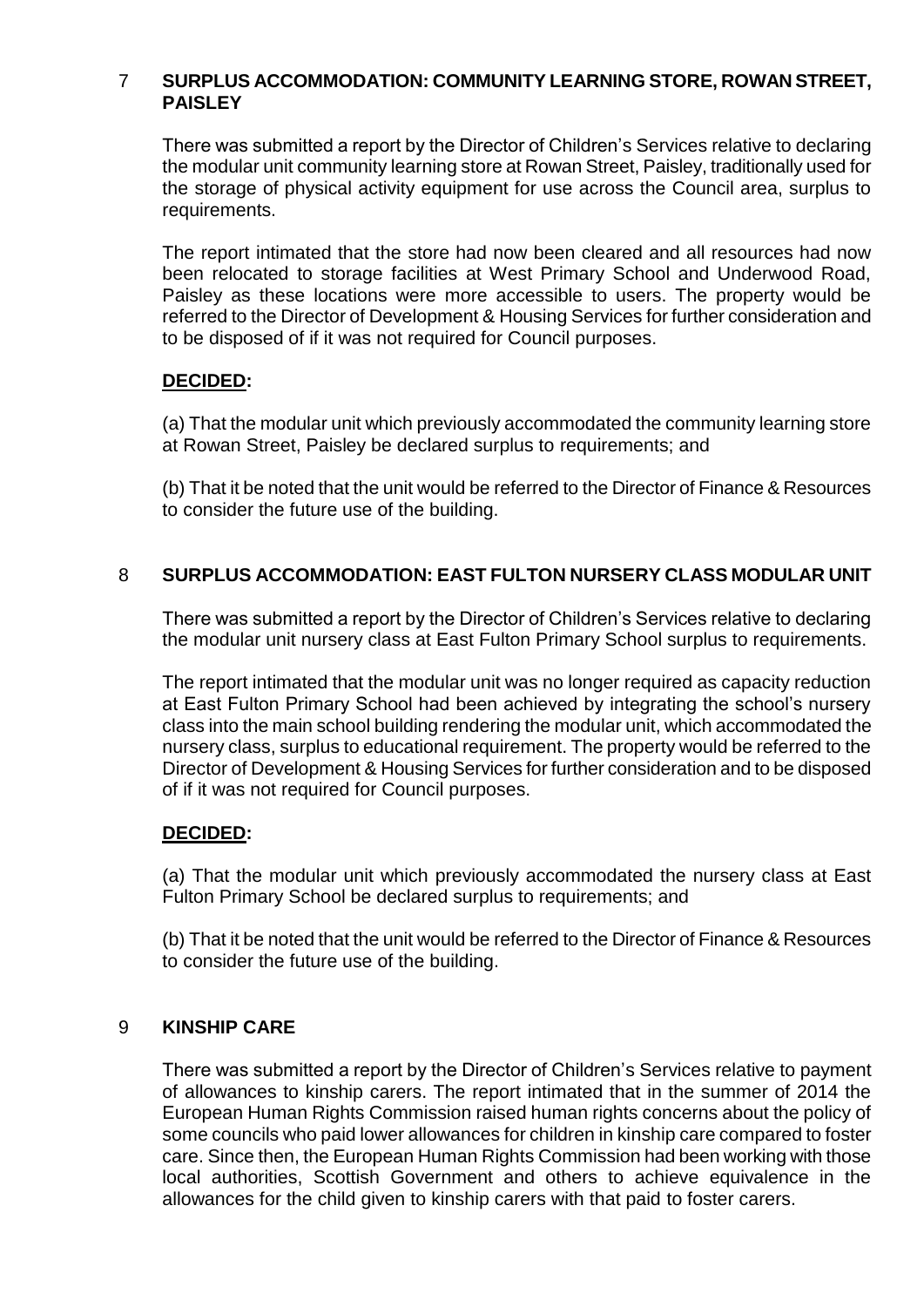Renfrewshire Council would consider the implications for its policies for payments to both kinship carers and foster carers and would submit a revised policy to a future meeting of this Board.

#### **DECIDED:**

(a) That the report be noted; and

(b) That it be noted that a revised policy for the payment of kinship carers and foster carers would be submitted to a future meeting of this Board.

## 10 **MULTI-AGENCY PUBLIC PROTECTION ARRANGEMENTS (MAPPA) ANNUAL REPORT 2014/15**

There was submitted a report by the Director of Children's Services relative to the Multi-Agency Public Protection Arrangements (MAPPA) Annual Report 2014/15 published on 30 October, 2015.

The report intimated that the Care Inspectorate recently led a thematic review of MAPPA across Scotland and it was aniticipated that a national report would be published in November 2015.

MAPPA currently included sexual offenders and the Scottish Government was keen to extend the MAPPA arrangements to serious and violent offenders.

## **DECIDED:**

(a) That the MAPPA Annual Report 2014/15 be noted;

(b) That it be noted that a further report would be submitted to this Board on the findings of the national thematic review of MAPPA; and

(c) That it be noted that plans were being developed to implement the extension of MAPPA to violent offenders.

## 11 **COMMUNITY LEARNING AND DEVELOPMENT REGULATIONS**

There was submitted a report by the Director of Children's Services relative to the Scottish Government's launch of the Requirements for Community Learning and Development (Scotland) Regulations 2013. The report detailed the regulatory requirements place on local authorities and policy context.

The Regulations supported the achievement of four policy goals and had a specific focus within the strategic objectives for the reform of public services. A specific requirement of the Regulations was the creation and implementation of a strategic plan which detailed how community learning and development activities would be delivered in a local authority area. A draft strategic plan had been written and feedback on it was being sought at present from partner organisations. The finalised strategic plan would be submitted to the next meeting of this Board to be held on 21 January, 2016.

The Director of Children's Services advised that a copy of the draft Community Learning and Development Strategy would be circulated to all elected members.